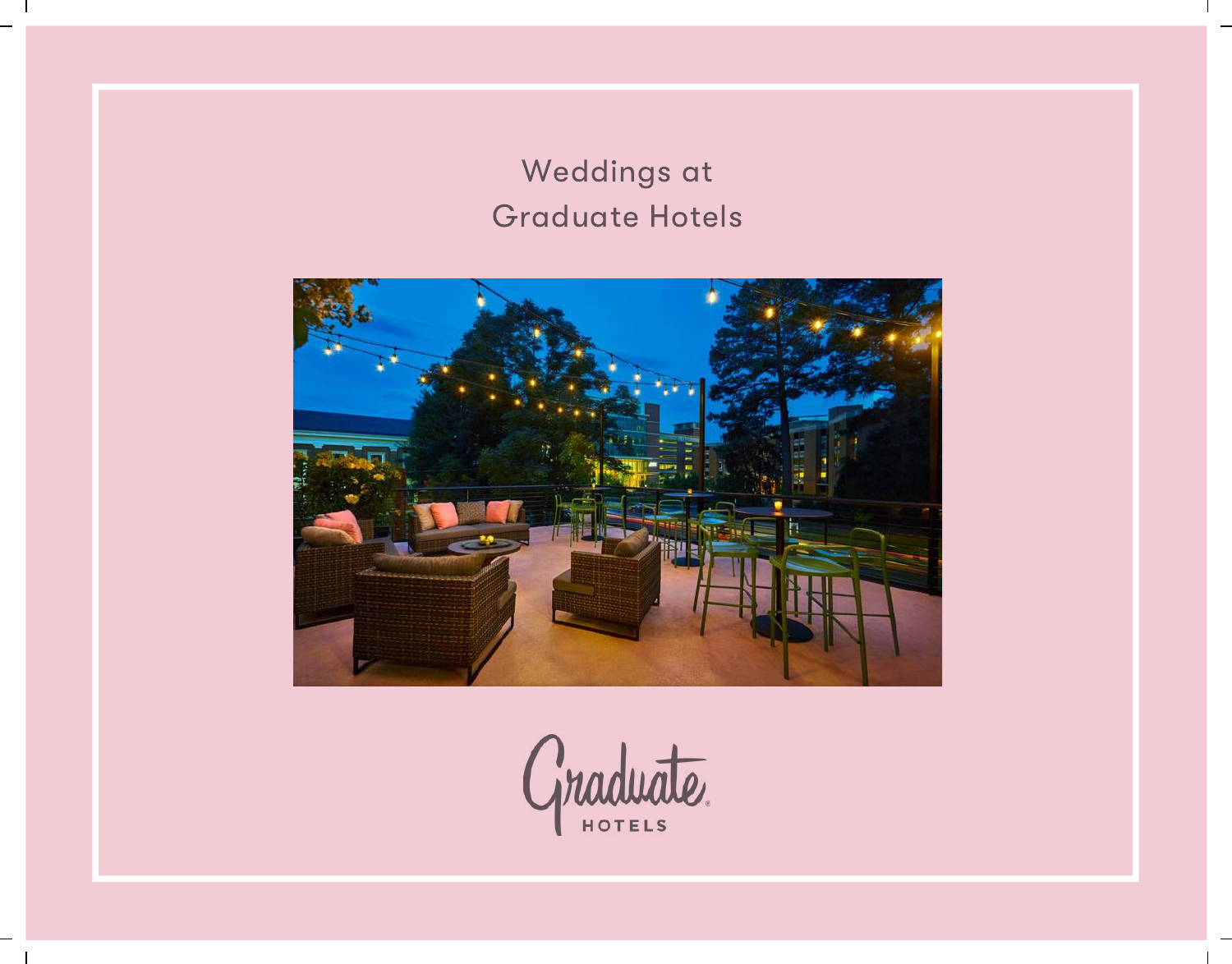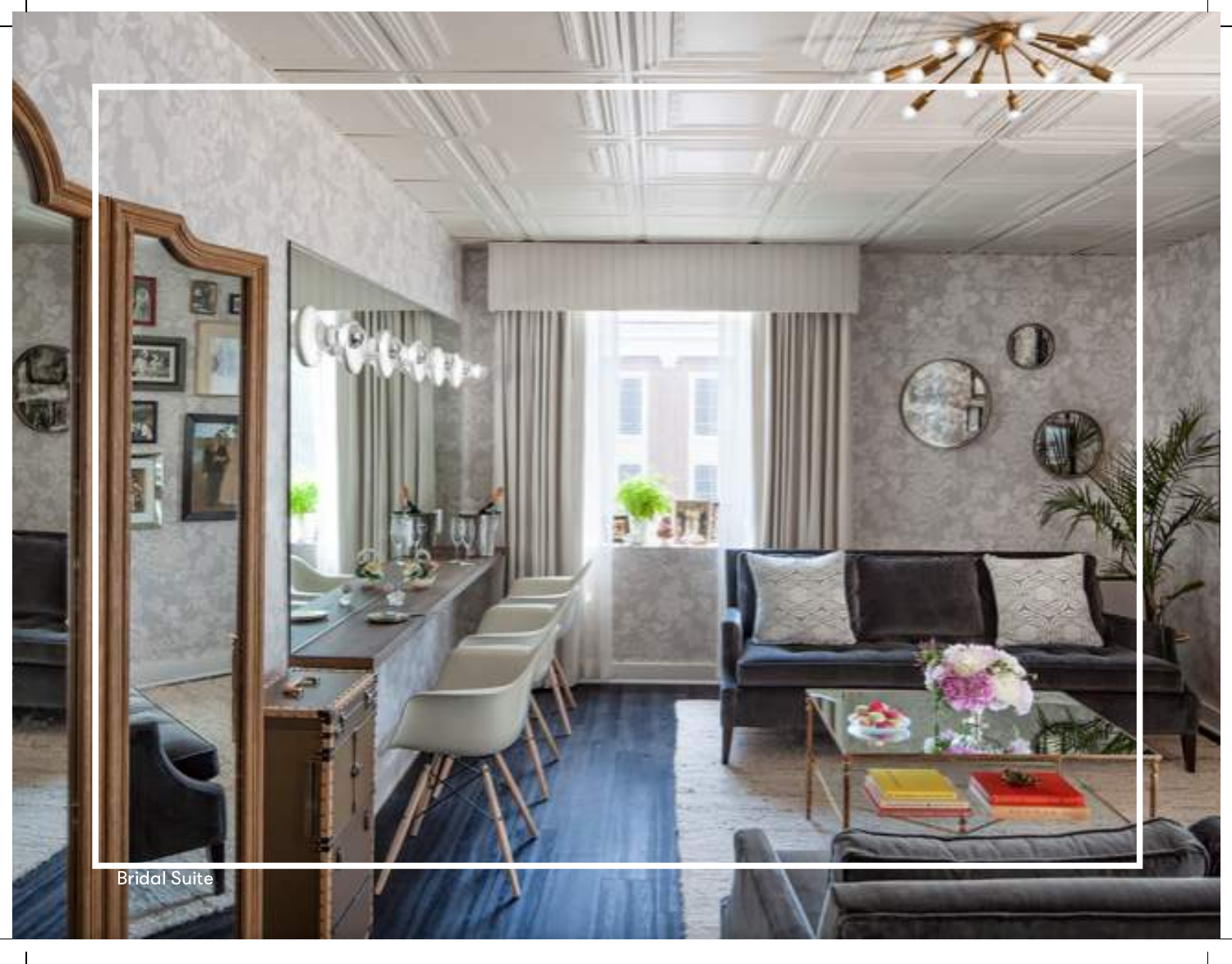## Say "I Do " In Style

Whether you're seeking a venue for your special day or a place to host all the festivities leading up to your wedding, we ' ve got the perfect space just for you. For a larger, dressed up affair, Piedmont Ballroom provides an effortlessly elegant backdrop and for intimate celebrations like rehearsal dinners and bridal showers, Trophy Room Rooftop + Bar is the ideal indoor/outdoor spot to cheer the occasion.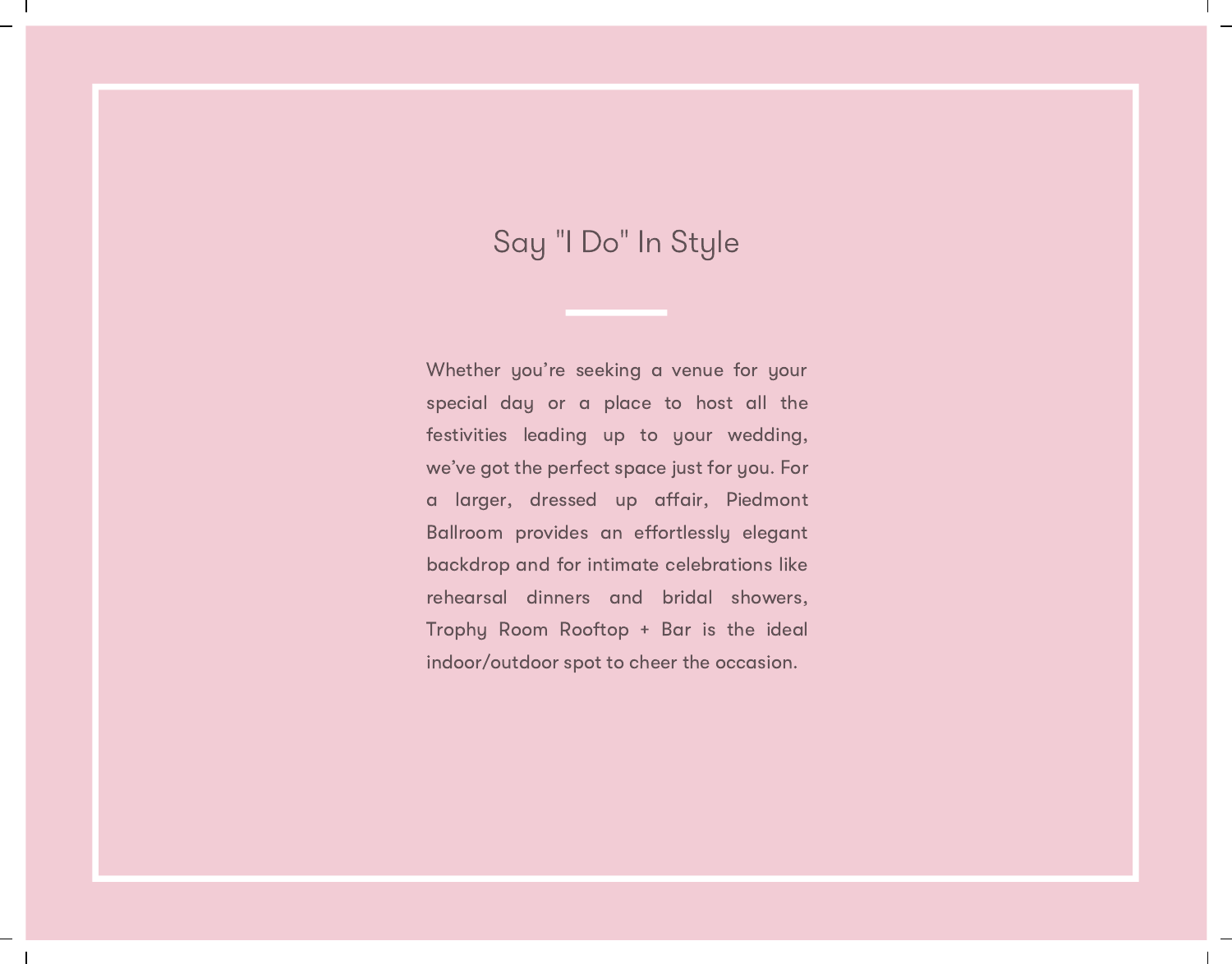# Locally Inspired Design

Come on by and enjoy our café, a "trad and true" mix of rich refined greens, soft pinks and handsome parquet with just the right modern finishes to make it all ours.

#### For the Bridal Party

Our second-floor Bridal Suite is the ideal space to get ready on your special day. A cozy elegant lounge area complete with luxe velvet couches and a wet bar are the perfect place to start the day.

#### Hotel Highlights

- Perched on historic Main Street, overlooking The Corner and The Grounds.
- 134 guest rooms and suites
- Two on-site restaurants including Trophy Room, our rooftop restaurant
- Complimentary wi-fi
- 24-hour fitness center
- Complimentary bike rentals
- Pet friendly
- On-site game room

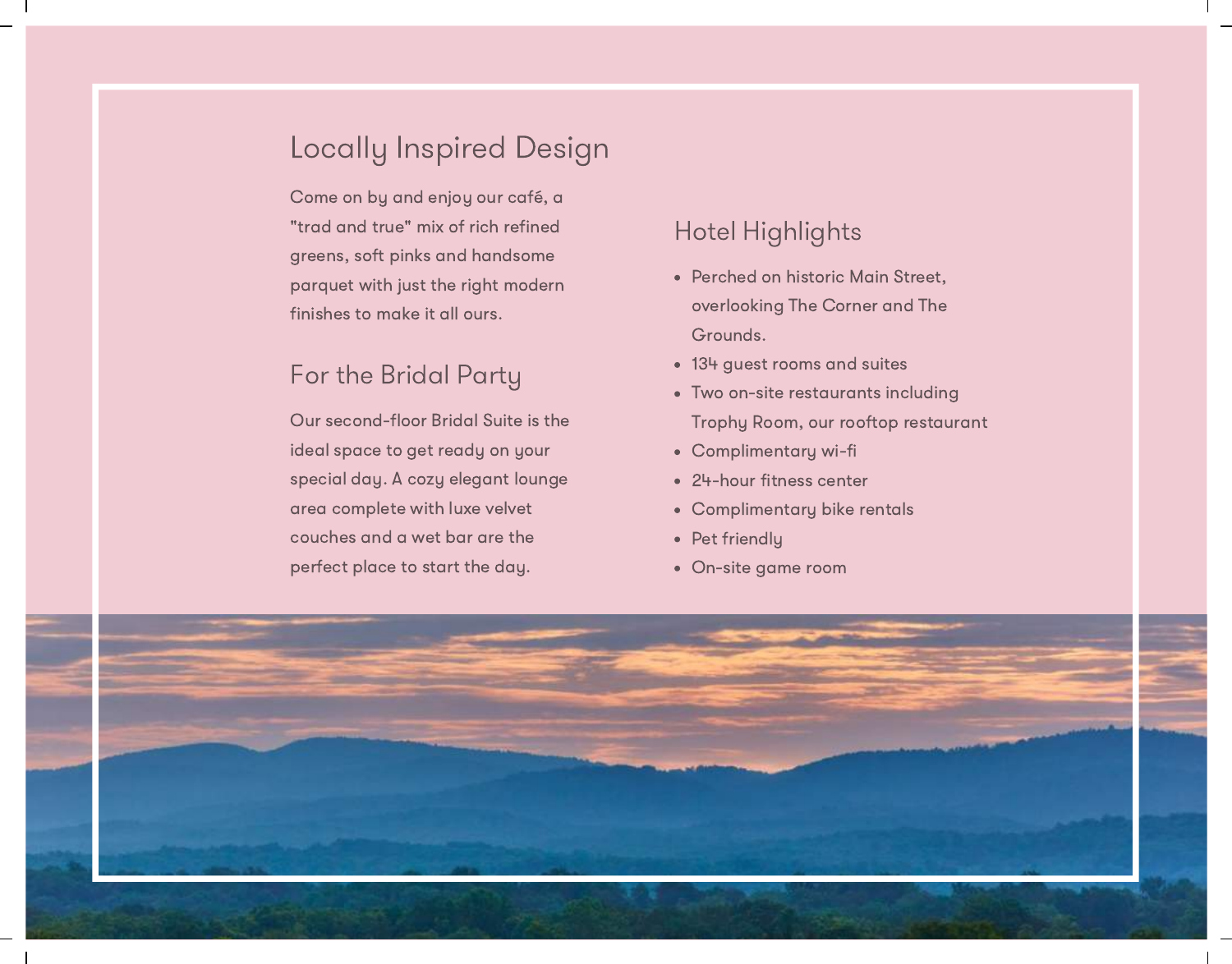# Floor Plans



2nd Floor Game Room & Bridal Suite Transaction of Trophy Room



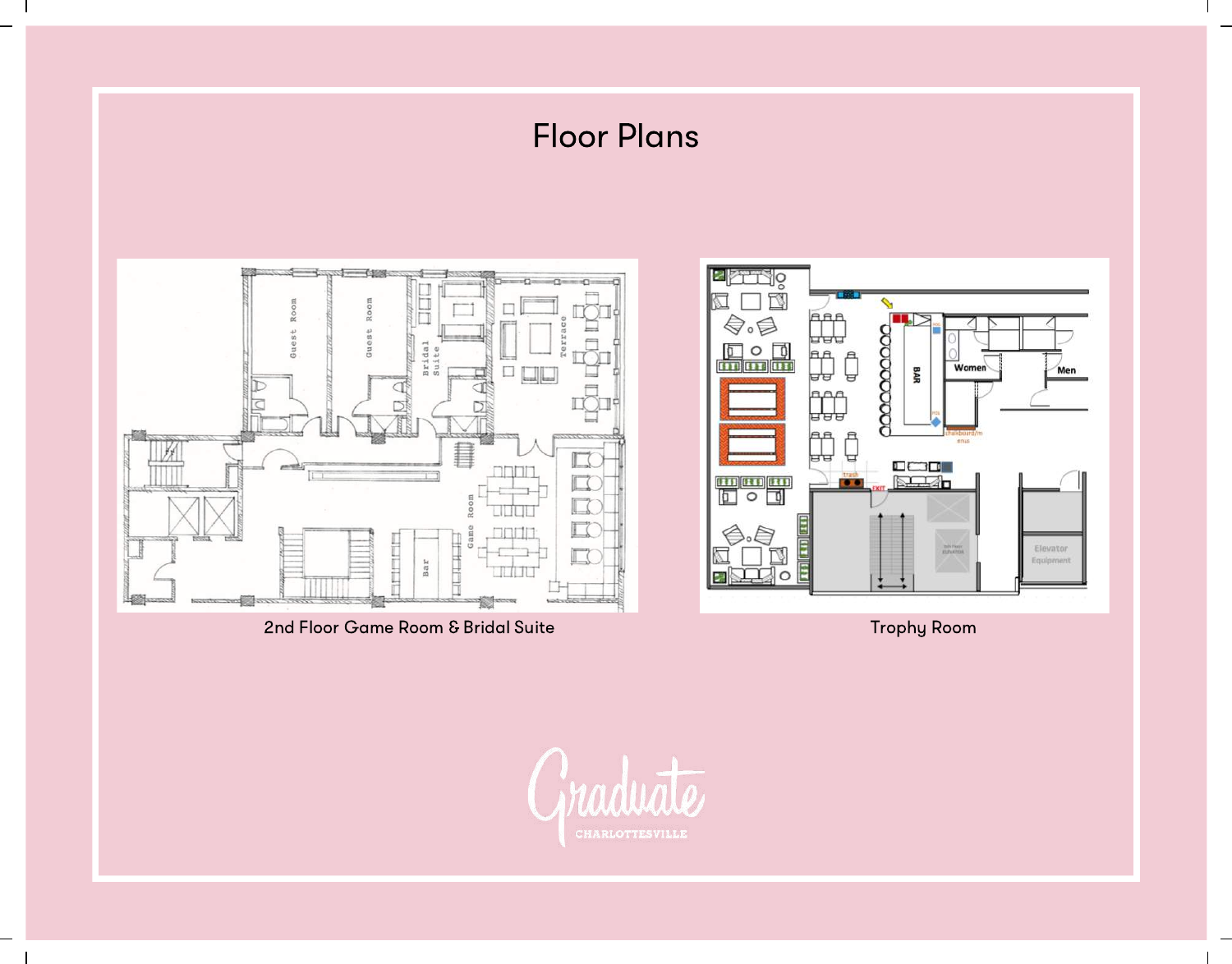# Floor Plans



#### Piedmont Ballroom

| <b>MEETING</b><br><b>ROOM</b> | SQ.<br><b>FOOTAGE</b> | <b>THEATER</b> | <b>BANQUET</b> | <b>RECEPTION</b>  |
|-------------------------------|-----------------------|----------------|----------------|-------------------|
| <b>Piedmont Ballroom</b>      | 1,870                 | 178            | 125            | $275 \text{ max}$ |
| Trophy Room                   | 2,166                 | 120            | ٠              | 175               |
| Game Room                     | 1,052                 | 50             | 40             | 135               |
| <b>Bridal Suite</b>           | 350                   | 15             | $\,$           | 15                |

Capacities of the rooms may vary depending on function and setup.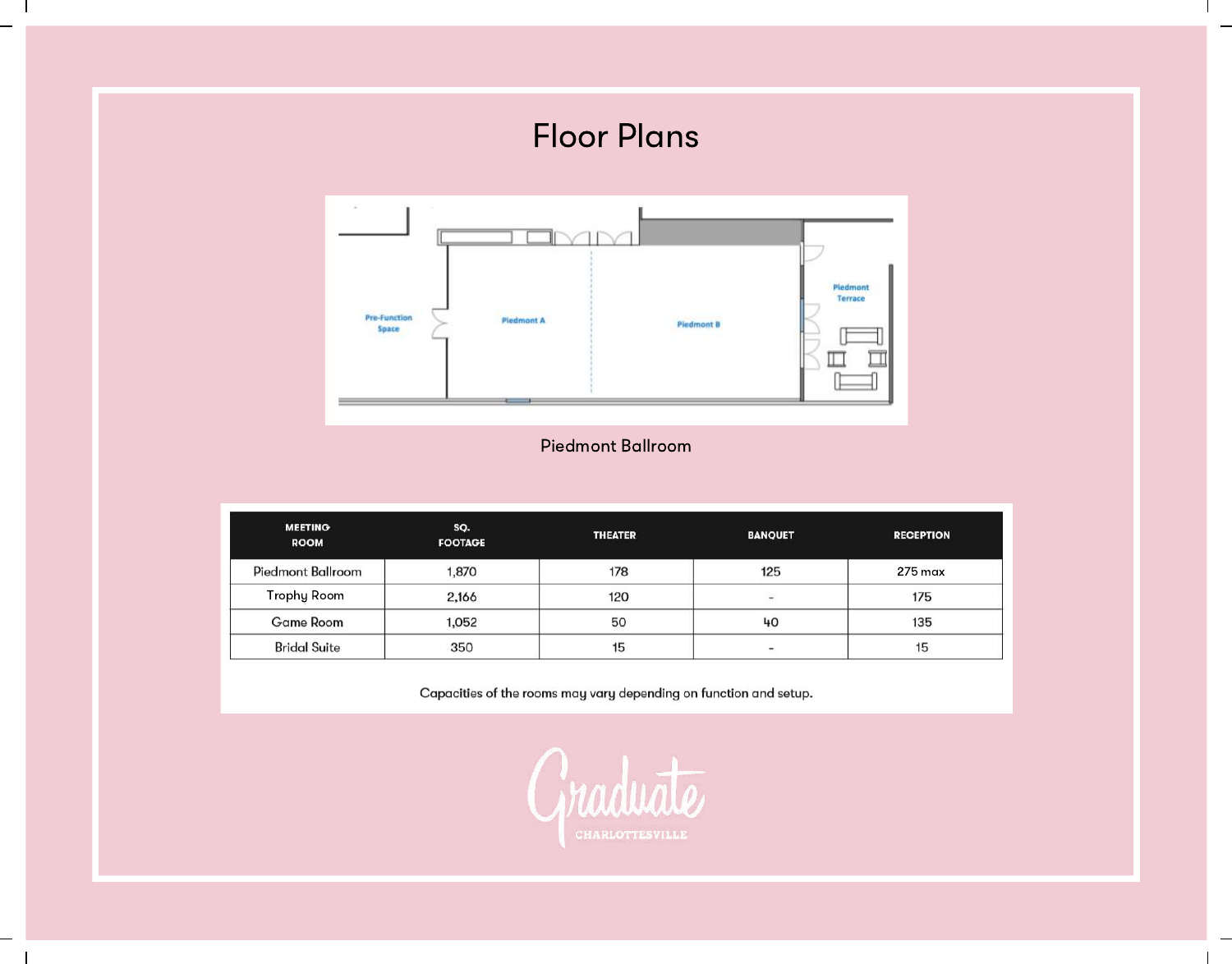## One-of-a-Kind Event Spaces

Graduate Charlottesville is unrivaled when it comes to romantic wedding ceremonies, receptions and rehearsal dinners. As a premier event venue, Graduate Charlottesville embodies the history, hospitality and exclusivity of a private residence.

### Wedding Receptions and Rehearsal Dinners

- Piedmont Ballroom: 320 guests
- Camp Ten Four: 150 guests
- Game Room: 135 guests
- Bridal Suite: 12 guests

#### Getting Ready

Bridal Suite: 12 guests

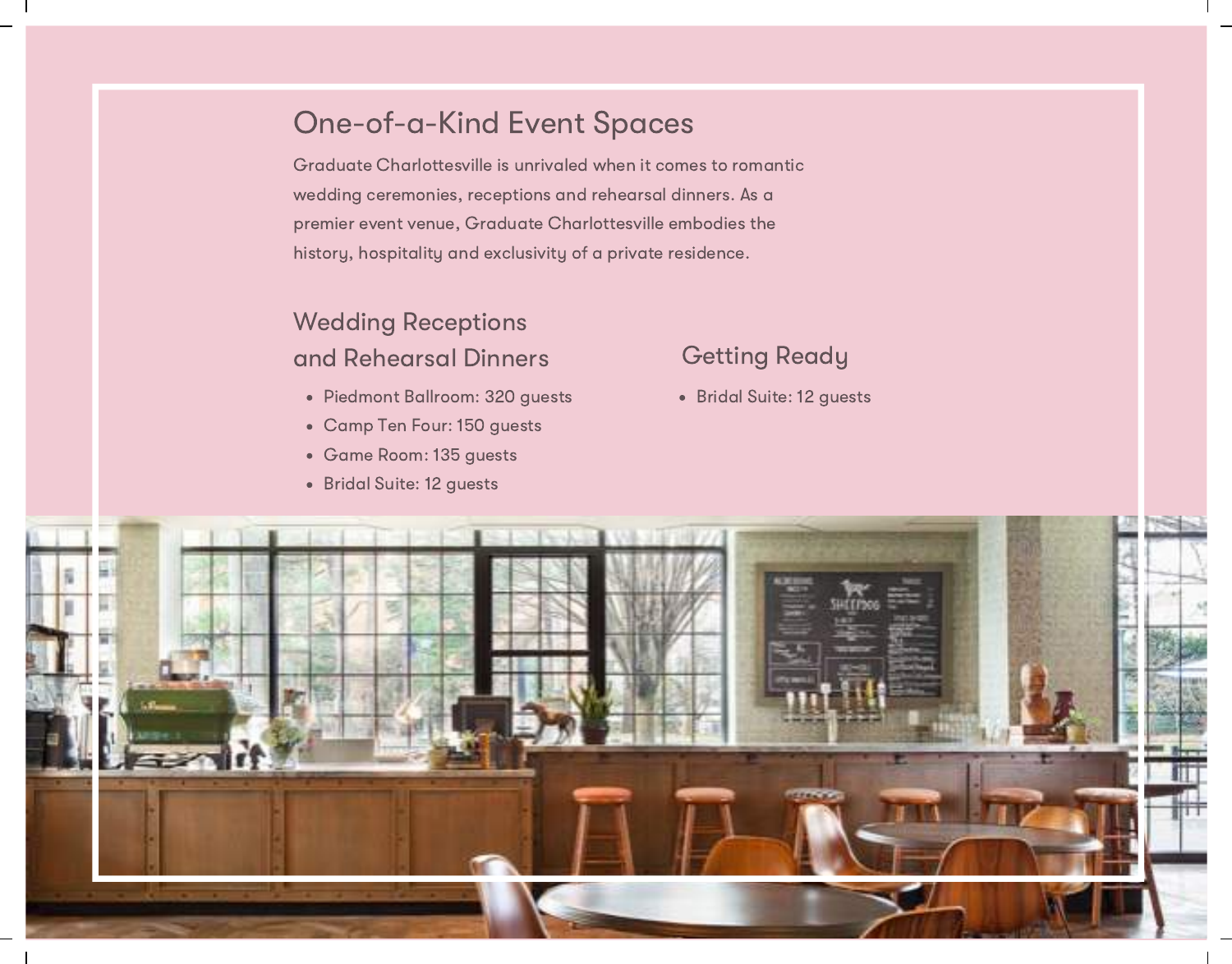## Graduate Charlottesville Microweddings

Celebrate with your nearest and dearest

#### SHORT & SWEET

\$2,000 plus tax + gratuity

Up to 30 guests Choose your space (based on availability) 1 Hour Setup 1.5 Hours Ceremony (for Ceremony, toast and photos) 30 Minute Breakdown Champagne Toast for All Officiant not included

#### LET'S CELEBRATE

Available starting May 1, 2021

Up to 50 guests \$1,000 location fee plus tax and gratuity + \$25 per person plus tax and gratuity Choose your space (based on availability) 1 Hour Set Up + 1 Hour Teardown of Event Space Décor 4 Hours Event Time Champagne Toast Use of Bridal Suite for 4 hours Chef' s Choice Hors d 'Oeuvres to include one each: hot, cold, and vegan option Chef' s Choice Display Chef' s Choice Dessert Votives, China, Flatware, and Glassware, in-house linens

#### Accommodations:

Accommodations: Complimentary accommodations for the couple on their wedding night. Discounted room and parking rates for you and your guests

Complimentary event parking for guests and complimentary Suite for couple on their wedding night. A welcome amenity for couple and discounted hotel rooms for guests

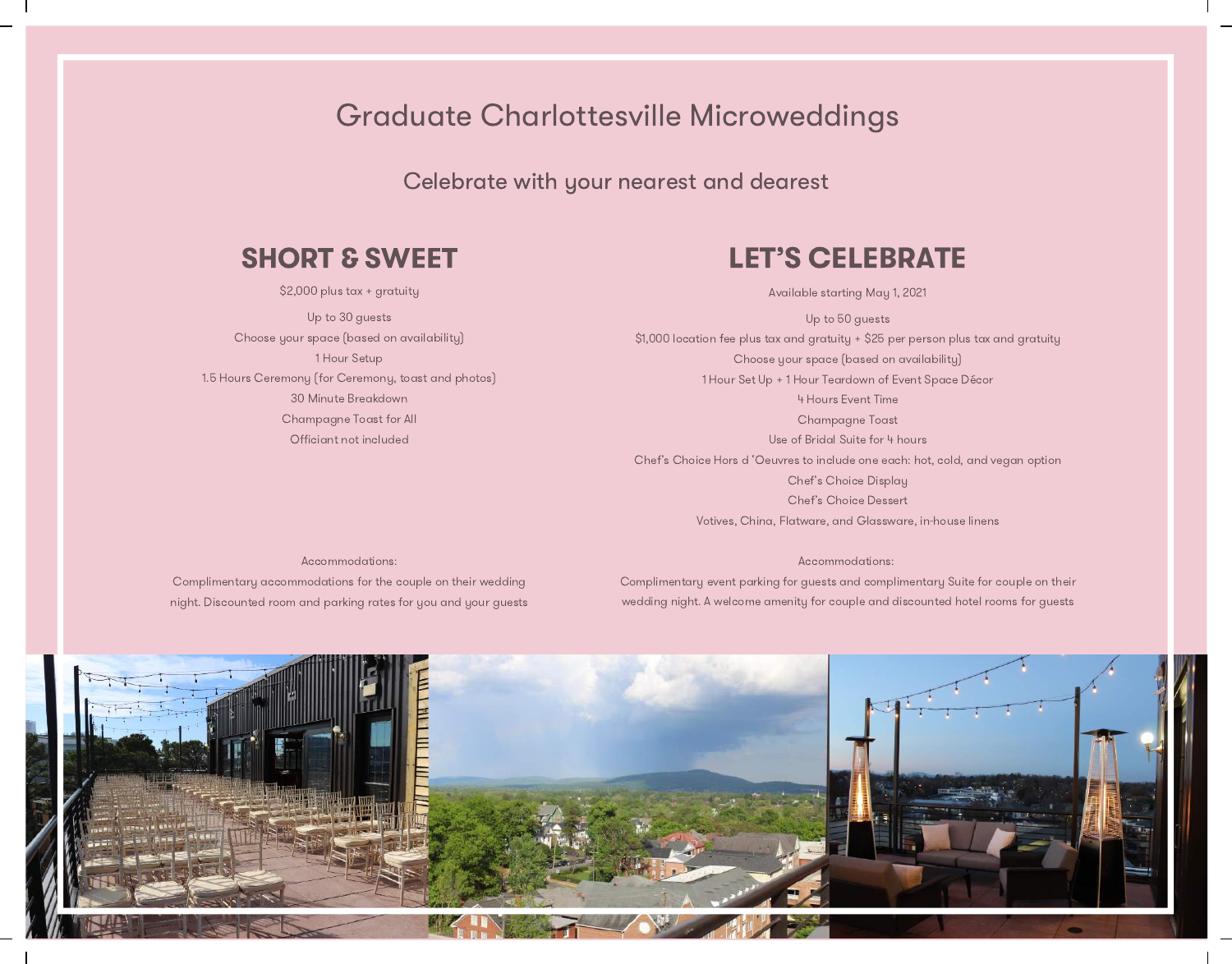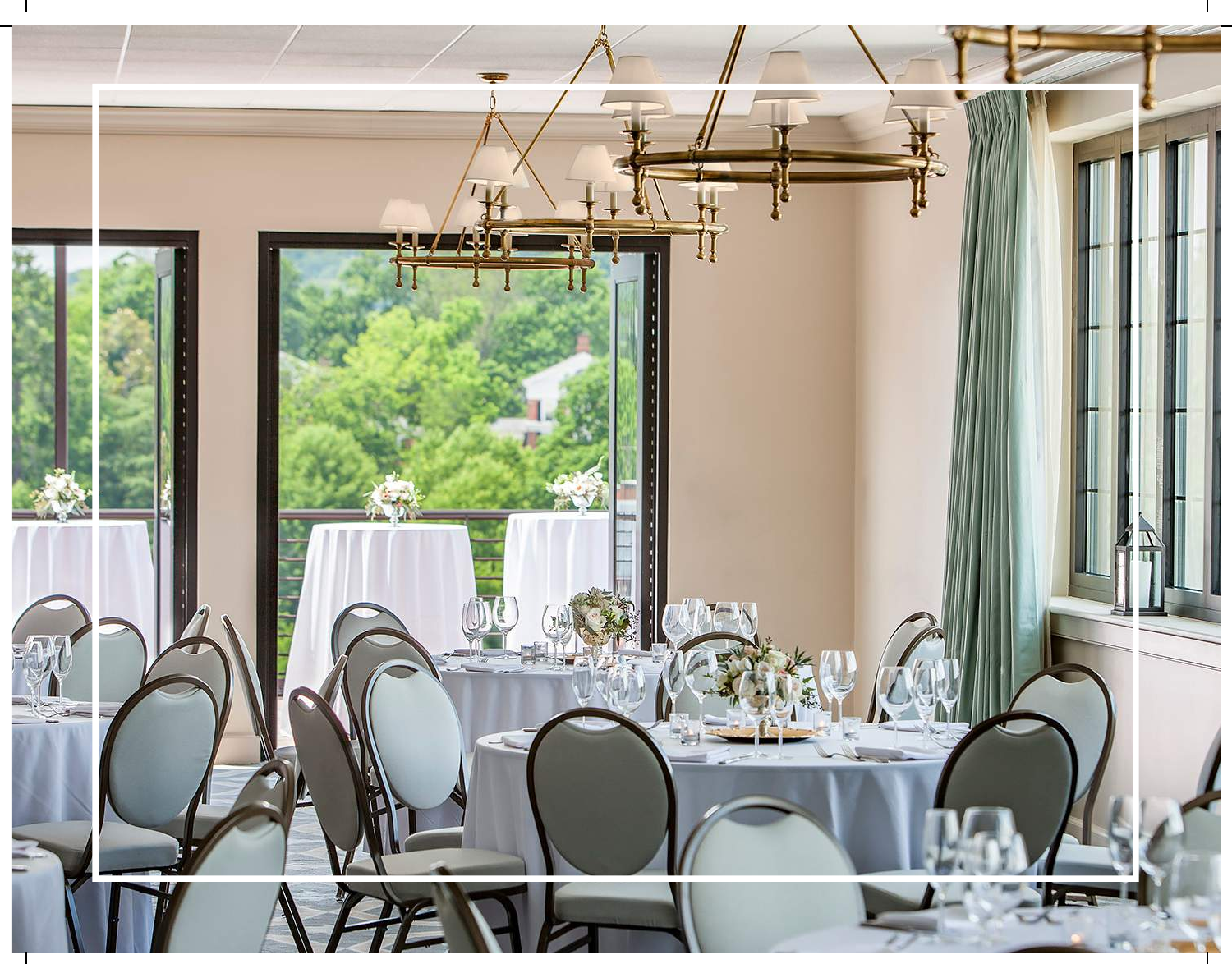## Beyond Tying the Knot

For parties large and small, our creative events and culinary teams will work with you to customize a memorable experience that perfectly suits your gathering. In addition to ceremonies and receptions, we ' re also an unmatched venue for your:

Welcome Dinners After Partys **UVA Conferences** Farewell Brunches Rehearsal Dinners

Fraternity Formals

Sorority Formals

...and more!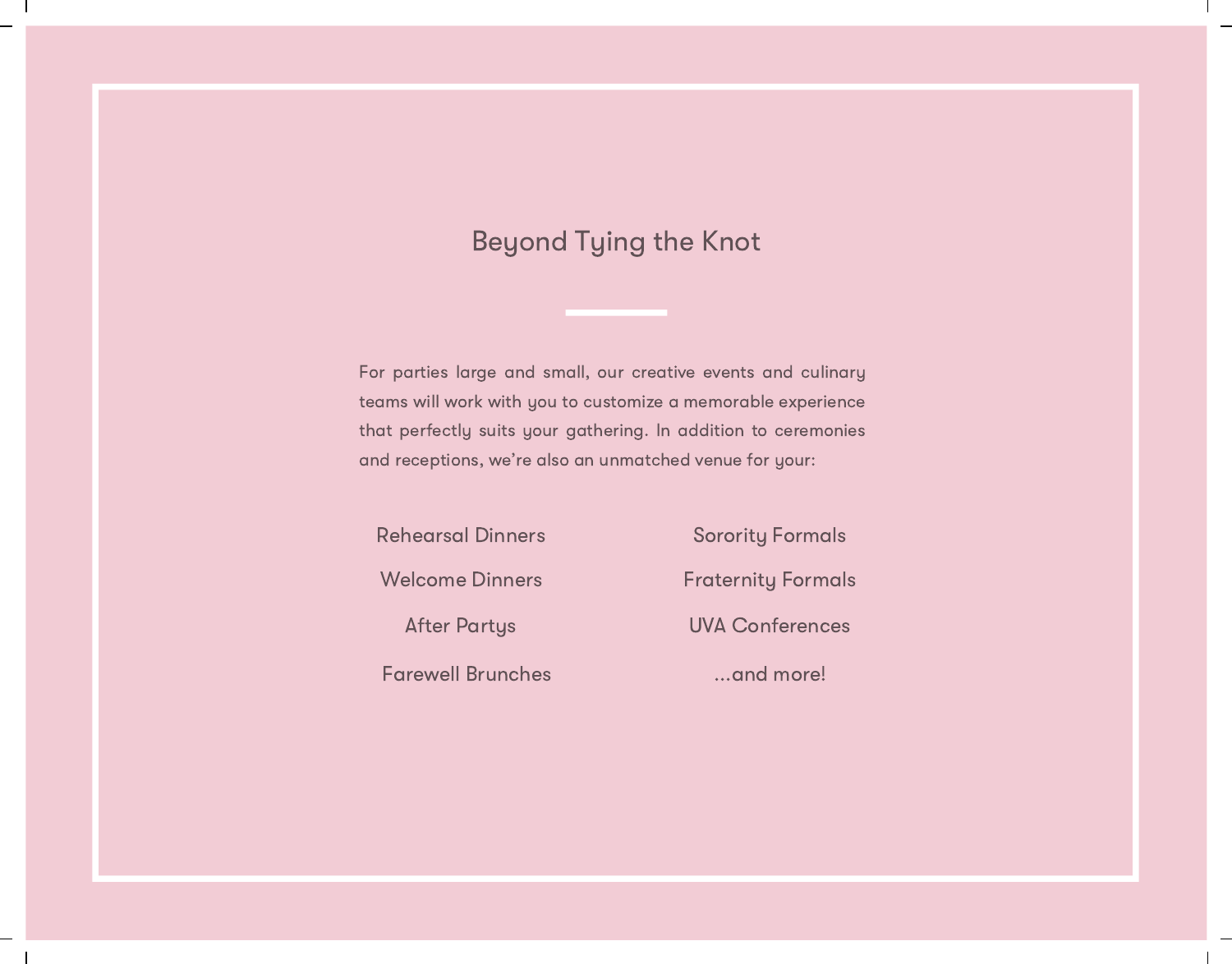# Group Rates & Room Blocks

Expecting out-of-town guests? Reserve a block of rooms at Graduate Charlottesville to offer your friends and family a discounted rate. We make booking easy with a link to share on your wedding website, as well as a group code for those who prefer making reservations by phone.

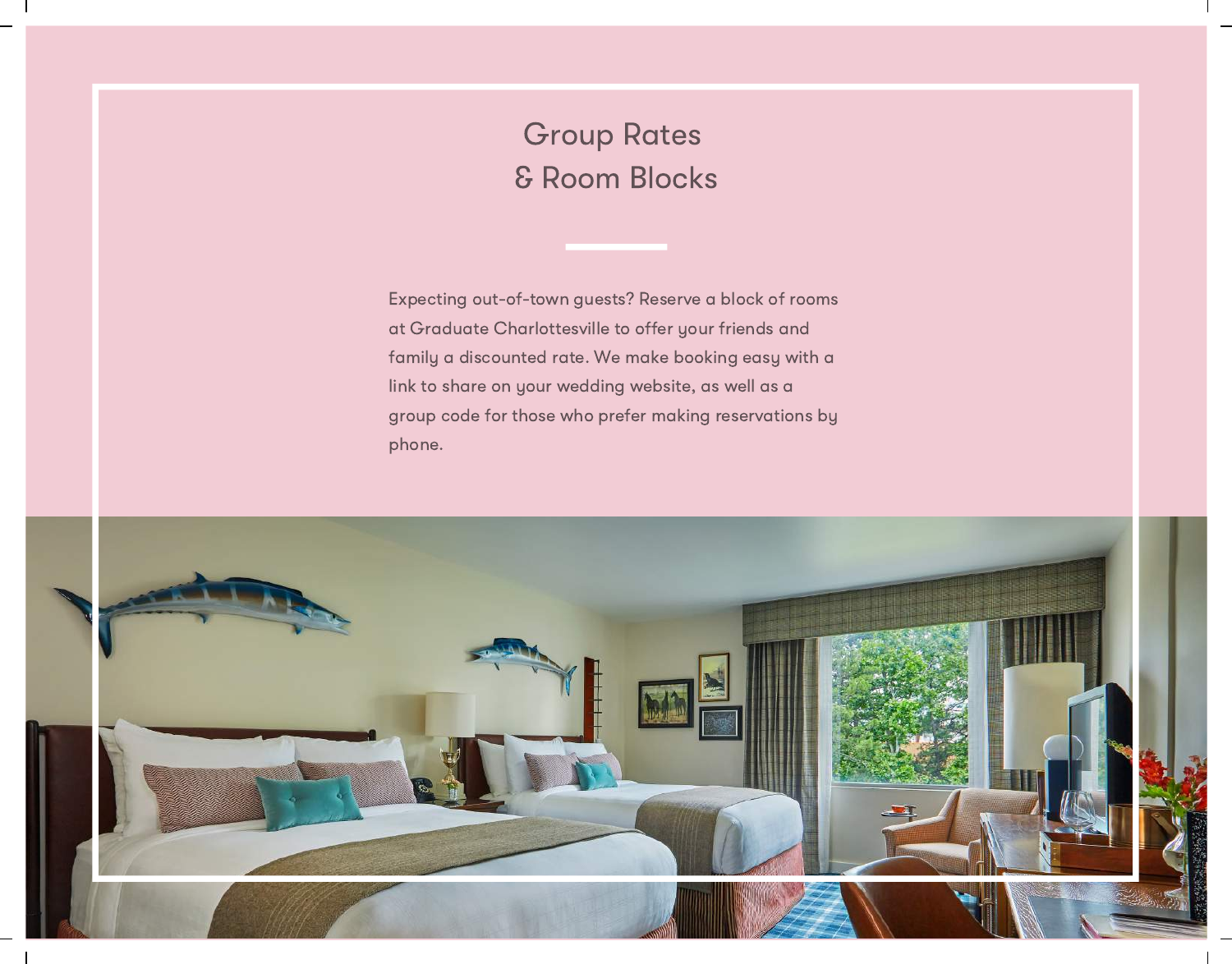# Preferred Vendors

- Hedge Fine Blooms
- Tourterelle Floral Designs
- Southern Blossoms
- Blue Ridge Floral Design
- Rob Garland Photography
- Woffe Photography
- William Walker Photography
- Albemarle Baking Company
- Chandler's Bakery
- Cakes by Rachel
- Buttercream Dreams
- Moxie Hair and Body Salon
- Daphne Latham
- BB&J Linen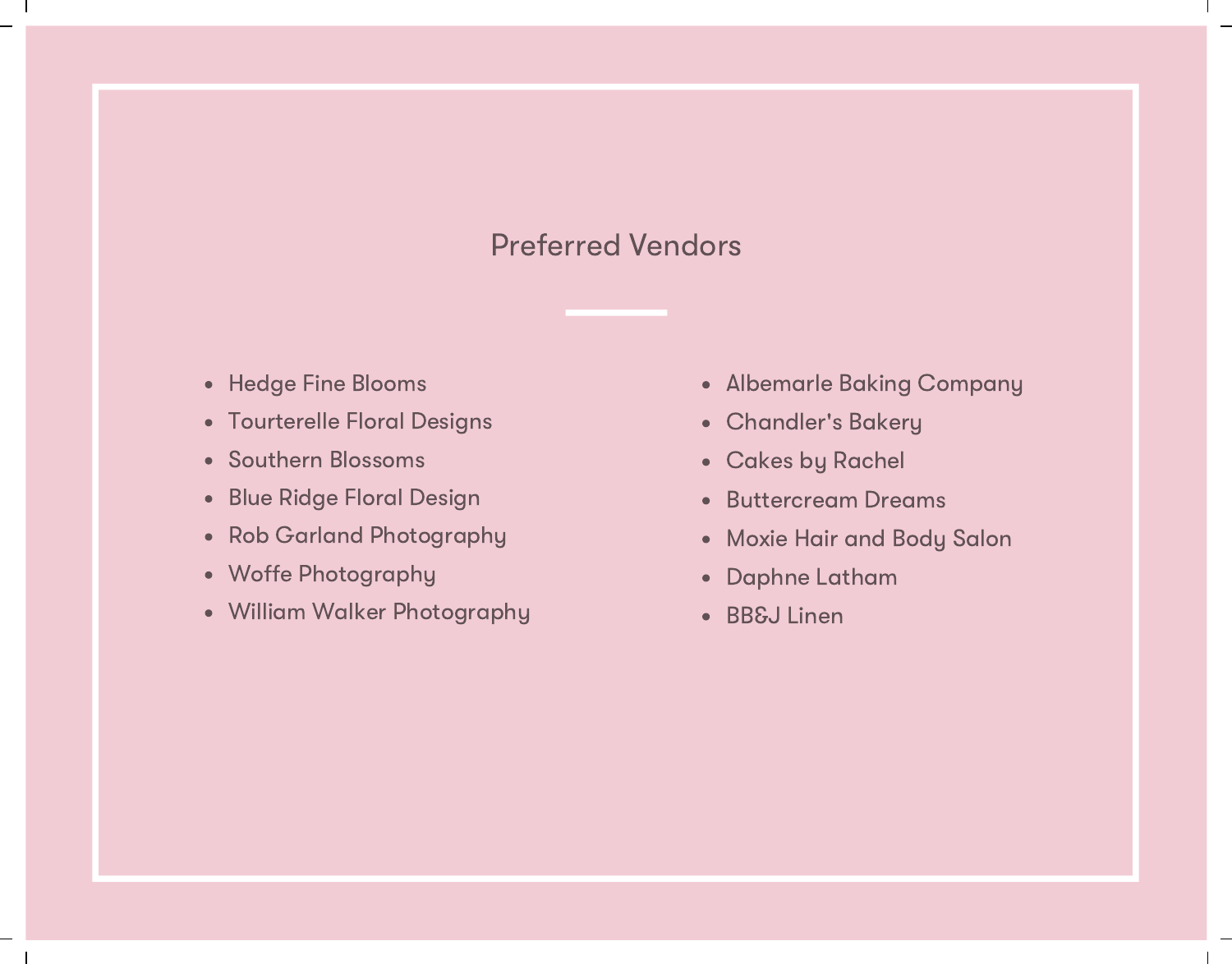# **Contact**

Sales Office sales@graduatecharlottesville.com 434 295 4333

graduatehotels.com/charlottesville @graduatehotels